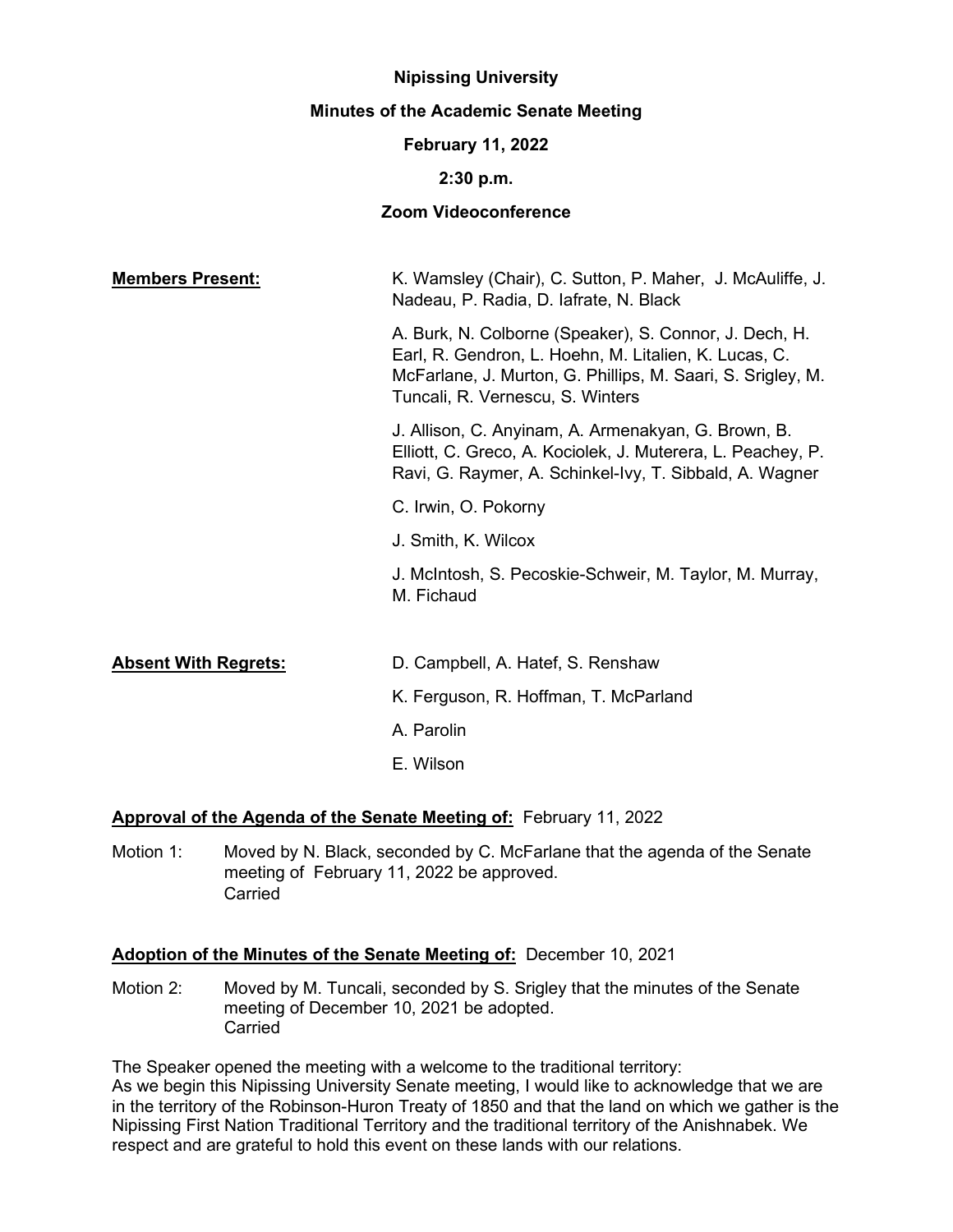## **Reports From Other Bodies**

The President provided a report. Highlights of the report included, Black History Month, the International Day of Women and Girls in Science, and Indigenous Week. He provided updates on the upcoming meeting with the Ministry regarding a response to our requests for funding, the strategic planning framework, the development of a comprehensive calendar of events, and he announced and congratulated faculty members that were awarded tenure and/or promotion. He also spoke to items included in the report of the Provost and Vice-President, Academic and Research. The full reports are attached to the minutes.

The President gave an update on the reappointment of the Provost and Vice-President, Academic and Research, advising that the steps in the reappointment process have now been completed according to the Search/Appointment/Reappointment of Senior Academic Administrative Officers Policy. He advised that Dr. Vainio-Mattila was not reappointed to the position for a second term, but following an administrative leave, will be joining the Faculty of Arts and Science as a tenured Professor. An Interim PVPAR shall be appointed, and the process of initiating a national search for a replacement will begin as soon as possible. Further information will be provided as soon as it becomes available, and the NU community will be kept apprised of the ongoing situation. The President thanked the Reappointment Committee for their extensive work, consideration, and time.

On behalf of Senate, he thanked Dr. Vainio-Mattila for her many contributions as Provost and Vice-President, Academic and Research, and wished her well over the course of her very welldeserved administrative leave and for her return to the faculty.

Motion 3: Moved by J. Murton, seconded, M. Saari that Senate formally recognize and thank Dr. Vainio-Mattila for her many years of service and particularly for her leadership during the recent pandemic. Carried

The Vice-President Finance and Administration provided a report noting that over the past few weeks several employees have had to self-isolate and revert to remote work which has left some departments short staffed. She reminded that we exercise patience as we deal with this latest wave of the Omicron virus. She advised that our COVID-19 Illness Policy was recently reviewed by the Health Unit. In follow up to reports that some employees have received contradictory information from the Health Unit as opposed to our policy, she reported that Michelle Banks has been in contact with the Health Unit to ensure information is consistent.

The VPFA advised that budget submissions are being worked on and meetings will be set up with budget holders beginning next week. She recognizes that many are waiting to hear the results and patience is appreciated while the process is worked through. Work on the budget is on track to be presented to the Audit and Finance Committee in April. She advised that the Finance Department will be sending out additional information regarding the claiming of homebased work expenses and T2200's next week.

In response to the following questions submitted in advance by Senator Winters from faculty members regarding returning to campus, the VPFA provided the following responses:

Sanitation of classrooms, have there been any changes to wiping down services considering that the virus is airborne? The rules have not changed. Disinfectant products are available in all classrooms. If you need any clarification on protocols, please contact your Dean's office or Michelle Banks. These guidelines are provided by Public Health.

Why has the time between classes been shortened? Last Fall, classes were required to be a minimum of 30 minutes apart in accordance with Public Health guidelines. This year with the lifting of some of the restrictions in classrooms such as capacity and physical distancing, the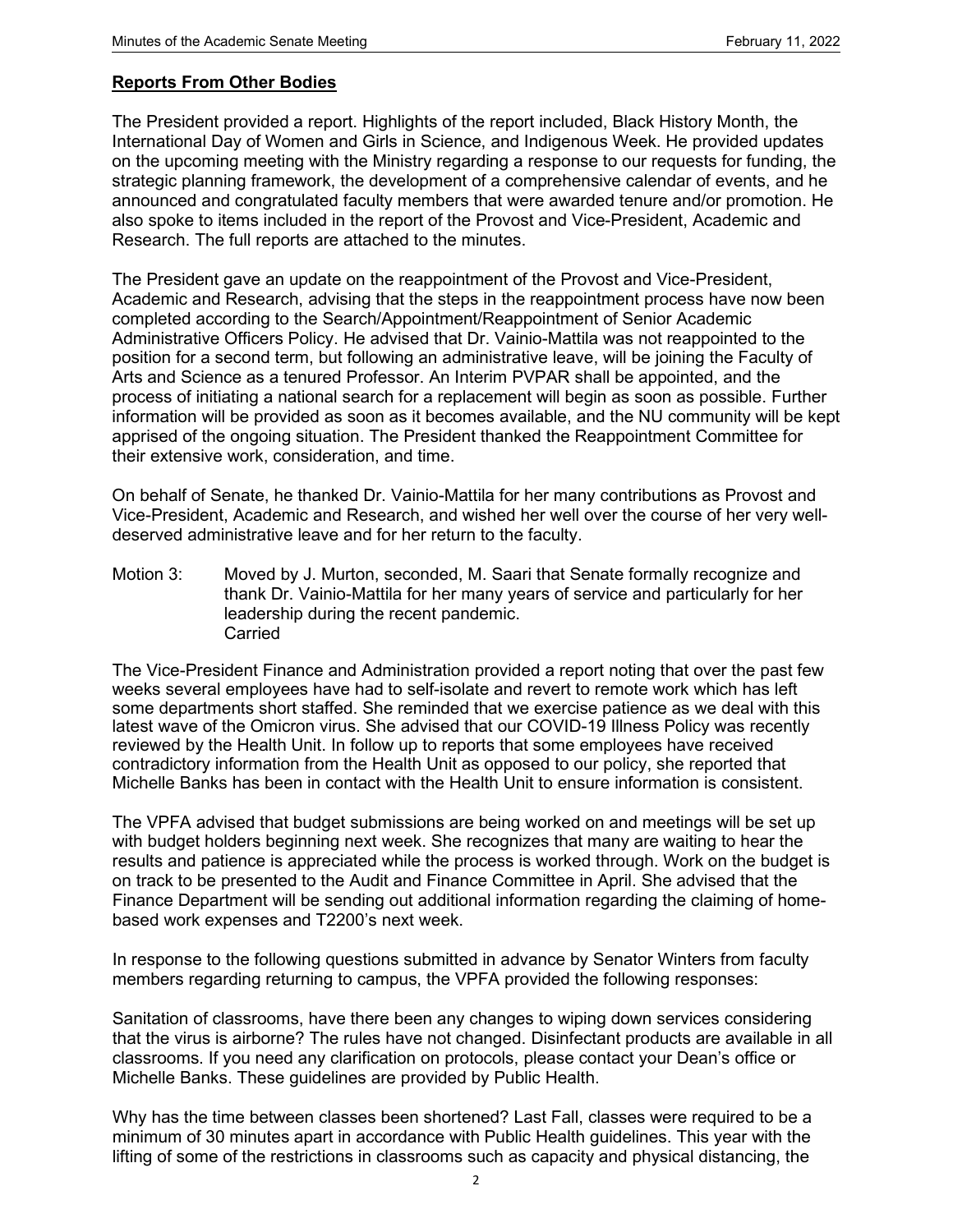course session times are permitted to go back-to-back. We are still obligated to ensure that cleaning strategies are in place before the next class comes in and cleaning products are available in the classroom.

Will N95 masks be made available to faculty teaching in classrooms? The decision was made not to provide N95 masks because they require a professional fit, and they aren't being supplied by most universities due to global supply shortage. The COU has advised that many faculty members find it difficult to lecture or teach through an N95 mask. At this point of time N95 masks will not be required. Paper masks are provided, and cloth masks are not allowed.

Are rapid tests available through the University? Rapid tests are now being distributed through pharmacies and grocery stores in North Bay. We do provide tests for those who require a rapid test post isolation to return to work. They are available from Michelle Banks.

Can air purifiers in classrooms be turned down if they are interfering with the quality of teaching and learning? Air purifiers set on high are the safest but is up to faculty member to make this determination. The units have been installed in the back of the classrooms so that they won't interfere, but faculty members should use their judgement.

The Senate representative on the Board of Governors, Kathy Wilcox, provided a report. She advised that the Board met virtually for their first meeting of the year on January 13. Dr. Mary Patricia Sullivan gave an excellent and informative presentation on Rare Dementia Support which was well received and appreciated by the Board.

The Board approved the recommendation of the Governance Committee to renew the Election of Board Officers Policy for 5 years, as well as approving the recommendation of the Audit and Finance Committee to increase international student tuition rates.

The Board is looking forward to welcoming its newest member, Ms. Cindy Karugia, to her first meeting in March. Ms. Karugia is a Nipissing University graduate who was also the inaugural recipient of the Philanthropy Alumni Award in 2020.

The next Board meeting in March will follow a Board training session with Cheryl Foy, a governance professional with extensive experience working in the university sector.

On behalf of the Board, Senator Wilcox congratulated the faculty members who were granted tenure and/or promotion.

The Alumni Advisory Board representative, Bridgette Perron, provided a report. The report is attached to the minutes.

The NUSU VP Advocacy and Awareness, provided a report. The report is attached to the minutes.

## **Question Period**

In follow up to a letter that was sent to and received by the Board of Governors almost a year ago, as well as requests for follow up and discussion at the Joint Board/Senate Committee on Governance regarding members of the University community being allowed to attend the open session of Board of Governors meetings via Zoom conference instead of via livestream, the President advised that the Board of Governors has agreed that the next Board meeting will be held via Zoom conference.

In response to a question regarding the timeline of appointing an interim Provost and Vice-President, Academic and Research, the President advised that it is very important for the stability of the institution to move quickly and he expects that an appointment will be announced in the next few days.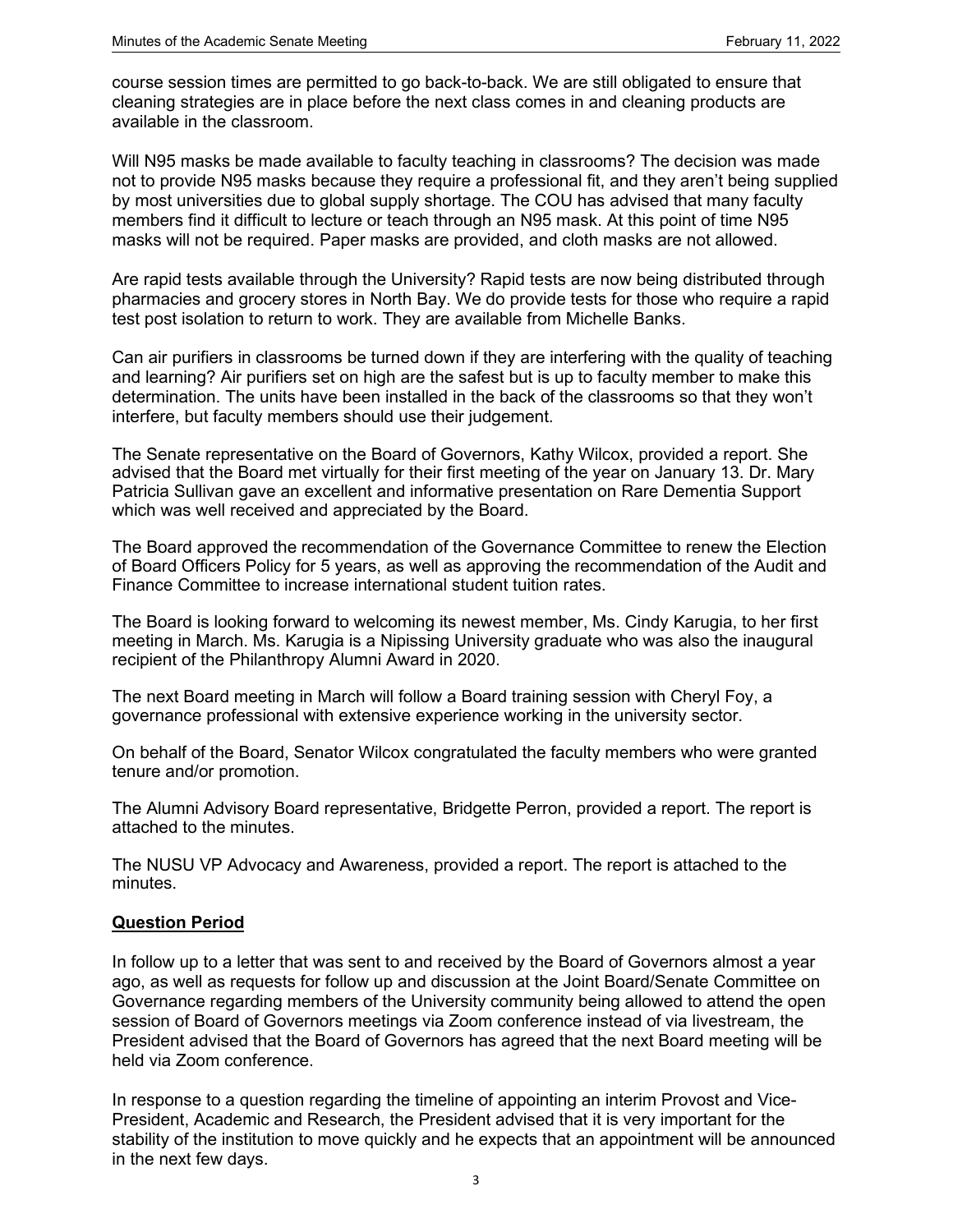Questions were raised regarding the Special Request for Publication Support fund, and an application made to the fund. Following receipt of a response indicating that the request was denied because there was no budget for this fund in F22, questions were asked as to why there were no funds for publication support for this fiscal year, why this was not communicated, and will the fund be reinstated next year?

The Dean of Graduate Studies and Research thanked the Senator for providing the question in advance. He advised that \$1500 was budgeted to support the costs associated with publication and knowledge mobilization, and that the awards are a maximum of \$500 per applicant. The budget line was cut for F22 as decisions had to be made based on priorities. There is very little unrestricted money in the research budget and this item could be cut as it was not restricted. It was an oversight that the fund was not removed from Romeo. Moving forward, funds will be removed from Romeo if they are not supported by the budget. \$1500 has been included for publication support in the F23 budget submission.

Concerns were raised regarding increased cases of academic dishonesty resulting from an increase in virtual learning and the use of online programs that allow students to upload papers that automatically change every fifth word in their work. Does the University have a plan for online learning to assist faculty and students to address this challenge and will there be repercussions for students that are uploading to this site?

The Dean of Teaching reported that for the past several months the Senate Teaching and Learning Committee and the Registrar's Office have been working to revise the Academic Integrity Policy. He advised that the Registrar's Office is finalizing the policy, and the Teaching Hub is fully committed to rolling out faculty training when the new policy is in place. We do already subscribe to Safe Assign, a tool to catch this sort of issue, which can be found in faculty Blackboard shells. Please contact the Teaching Hub if assistance with training is required.

The Registrar advised that work on the Academic Integrity Policy has been ongoing for some time and is in the final stages of approval with the intention to have it included in the April Senate agenda for approval for the next academic year. The new Policy will include information to educate students on academic integrity in the courses that they take and the supports that are available to them.

In response to a question as to whether the Registrar's Office will keep a database of students with consistent violations of the Academic Integrity Policy, the Registrar advised that a database would continue to be maintained and reminded of the importance of sharing this information.

The NUSU VP Advocacy and Awareness and the A&S student Senate representative also reminded of the importance of educating students on academic dishonesty and provided reference to the Academic Integrity website at: nipissingu.ca/academicintegrity. It was also noted that as the pandemic has progressed, students have struggled with virtual learning with less support, feedback and available resources.

Further discussion included opportunities to include additional information on academic dishonesty and integrity in the Student Code of Conduct, advising students of available resources, and a suggestion for a mandatory synchronous element, especially for first-year students.

Senator Stewart acknowledged the recent petition and presentation to the AQAPC by Indigenous Studies and GESJ student, Nicole Quast, regarding the creation of a mandatory Indigenous breadth requirement. Senator Stewart expressed his gratitude for the work undertaken. Ms. Quast's dedication to improving Indigenous Education at the institution and her activism around this issue have been admirable. In response to the petition, Senator Tyson, with the support of several faculty members, introduced the following two motions that directly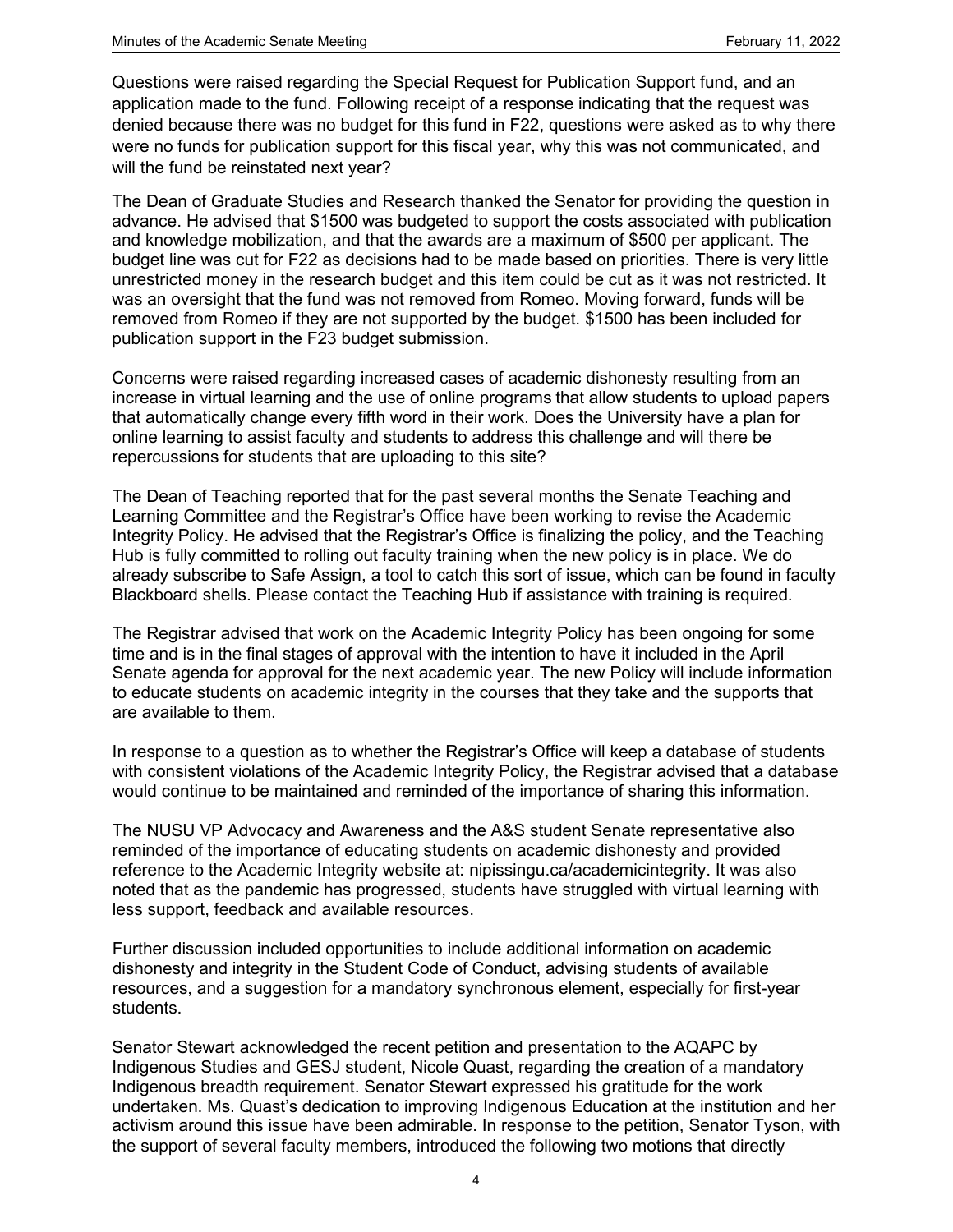address this matter. Senator Stewart advised that NUICE Chair, Maurice Switzer, and the Director of Indigenous Initiatives, Romeo Fournier, support the motions.

The Speaker provided background advising that the slides from the presentation are included in the Senate Agenda.

Motion 4: T. Stewart, seconded by M. Saari that Senate affirm in principle the creation of an Indigenous breadth requirement. In keeping with Nipissing University's commitment to build meaningful relationships with Indigenous communities and its responsibilities to increase inclusion of Indigenous scholarship through research and pedagogy, the University Senate will move to create an Indigenous breadth requirement for all undergrads pursuing a degree at Nipissing University utilizing Indigenous pedagogies, languages, perspectives, methodologies and teachings, aligning with the post-Truth and Reconciliation Commission's (TRC) Calls to Action regarding education and training in a Canadian context where the TRC has completed its work and to be made available in the 2022-23 calendar year once finalized. Carried

\*See the TRC Calls to Action on the issue of educating Canadians about Indigenous peoples and history: Education 6-10 and 62-65; Language 16; Health Care 23 and 24; Media/Journalism 84-86; Business 92; New Canadians 93.

A concern was expressed that the timeline included in the wording of the motion for the creation of an Indigenous breadth requirement to be made available in the 2022-23 calendar year would not provide enough time to be finalized for the upcoming year.

The Speaker proposed a friendly amendment to amend the timeline. The mover and seconder were amenable to revising the wording of the motion to, "once finalized".

Following a suggestion, the Speaker proposed a friendly amendment to amend the motion to remove "post-", prior to the Truth and Reconciliation Commission's Calls to Action. The mover and seconder were amenable to revising the wording of the motion.

A thorough discussion took place. The following is a summary of questions and views expressed:

- Could the breadth requirement be broader and include other groups in other situations?
- As an institution we need to have a definition of Indigenous knowledge and a geographic focus. What will be our vetting process to determine what information will be properly included in these courses and how will we ensure that we can do this in a respectful way and that we are tapping into the appropriate communities and people?
- Are we talking about a specific form of knowledge, trying to get a sense of how we do this considering the different Indigenous groups? For example, Criminology is very broad, how are we going to specifically ensure that we are addressing what needs to be addressed and to ensure that we aren't doing these things in other courses? It was also noted that some of the EPS programs are highly prescribed and there needs to be some reflection on how we do this effectively.
- The importance that NUICE is thoroughly included in these important next steps was noted.
- The desire is coming from the students, they want to see action taken on this matter, they see an education system that has failed them on this topic for far too long. We must broadly think about what our strategy is as a University. The student's intention when drafting this presentation was to go as slow as needed to ensure it was done properly with effective consultation.
- When it comes to Indigenous history, we have many faculty members that are already engaged with these matters and do a stellar job of reflecting Indigenous concerns by having guest speakers and traditional knowledge holders to be a part of their pedagogy.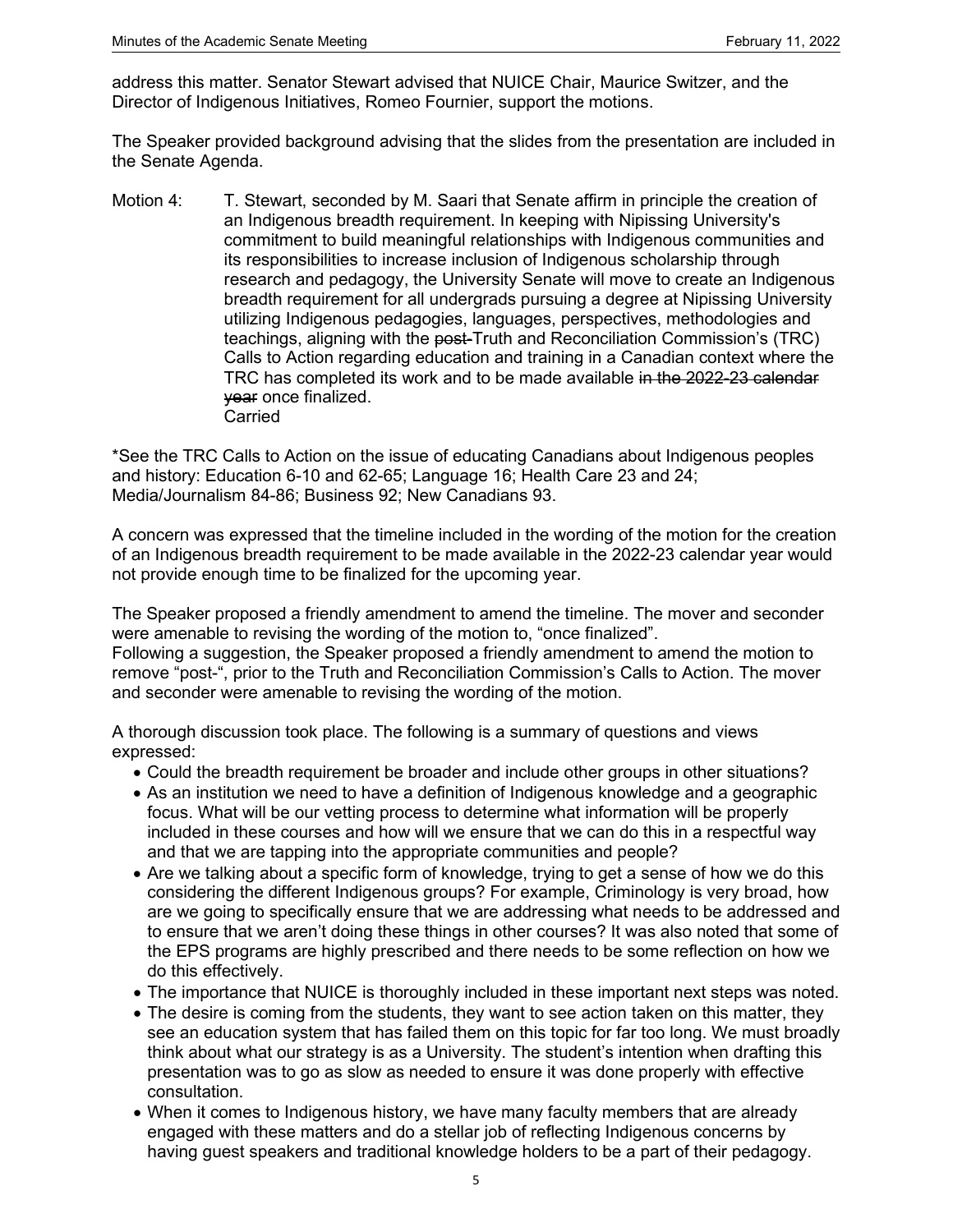We will build on our strengths, but there will be a need for more resources, training and changing of minds on Indigenous methodologies.

- It was noted that not all programs have breadth requirements, so this would be a change to our degree requirements which would have program implications.
- To start the process, Senate is being asked to direct the initiative to ACC in consultation with community and NUICE to develop a strategy. A discussion took place as to whether the ACC is the appropriate committee or whether it should start with the AQAPC so that a policy can be developed. It was noted that the ACC can't approve motions without the approval of the departments, Faculty Councils or ARCC. The Speaker clarified that it is a motion asking that the ACC investigate a certain proposal, and it is not up to Senate to anticipate how ACC will go about doing this. The ACC will have its own consultation processes and we don't want to try and do the work of the ACC.
- It was agreed that the ACC would be appropriate as the academic future of the university is being discussed. The terms of reference of the ACC include program and degree requirements.
- It was noted that programs are already responding to the TRC, so to avoid overlap there needs to be a comprehensive approach where the ACC may first need to do some consultation to see what is happening currently in response to the TRC.
- On similar paths, wouldn't want to have to unnecessarily double up on content, for the rest of the house is still good work that can be done at a level where the university is taking a stance in an active way to pursue reconciliation, is a more visible strategy.
- The distinction between a breadth requirement and a degree requirement is that a breadth requirement is a series of choices you can make to fulfill the requirements, whereas a degree requirement you must take specific courses in to graduate, is this a degree requirement that everyone would have to take or is it something that people might chose or not chose, there is an array of breadth requirements. If you want everyone to take the course, then it would be a degree requirement. Some degrees have breadth requirements, and some degrees don't have breadth requirements. Does every student need to take an approved Indigenous course, or does it become an option that every student has?
- For clarity it was suggested that the motion in principle to support Indigenous ways of knowing at NU and to respond to the TRC calls to action is a principled motion. It was suggested that the motion be approved in principle but allow Faculty Councils to have further consultation with the Ad Hoc Indigenous Committee, the Indigenous Steering Committee and NUICE, and then bring it through the regular curriculum development process.
- Several Senators voiced their support of the motions.
- Motion 5: Moved by T. Stewart, seconded by M. Tuncali that Senate direct the Academic Curriculum Committee (ACC) to develop, in consultation with NUICE, an Indigenous breadth requirement for all undergrads pursuing a degree at Nipissing University. **Carried**

## **Reports of Standing Committees and Faculty or University Councils**

## **Senate Executive Committee**

- Motion 6: Moved by K. Wamsley, seconded by M. Litalien that the Report of the Senate Executive Committee dated January 6, 2022 be received. **Carried**
- Motion 7: Moved by K. Wamsley, seconded by M. Litalien that the Report of the Senate Executive Committee dated February 3, 2022 be received. **Carried**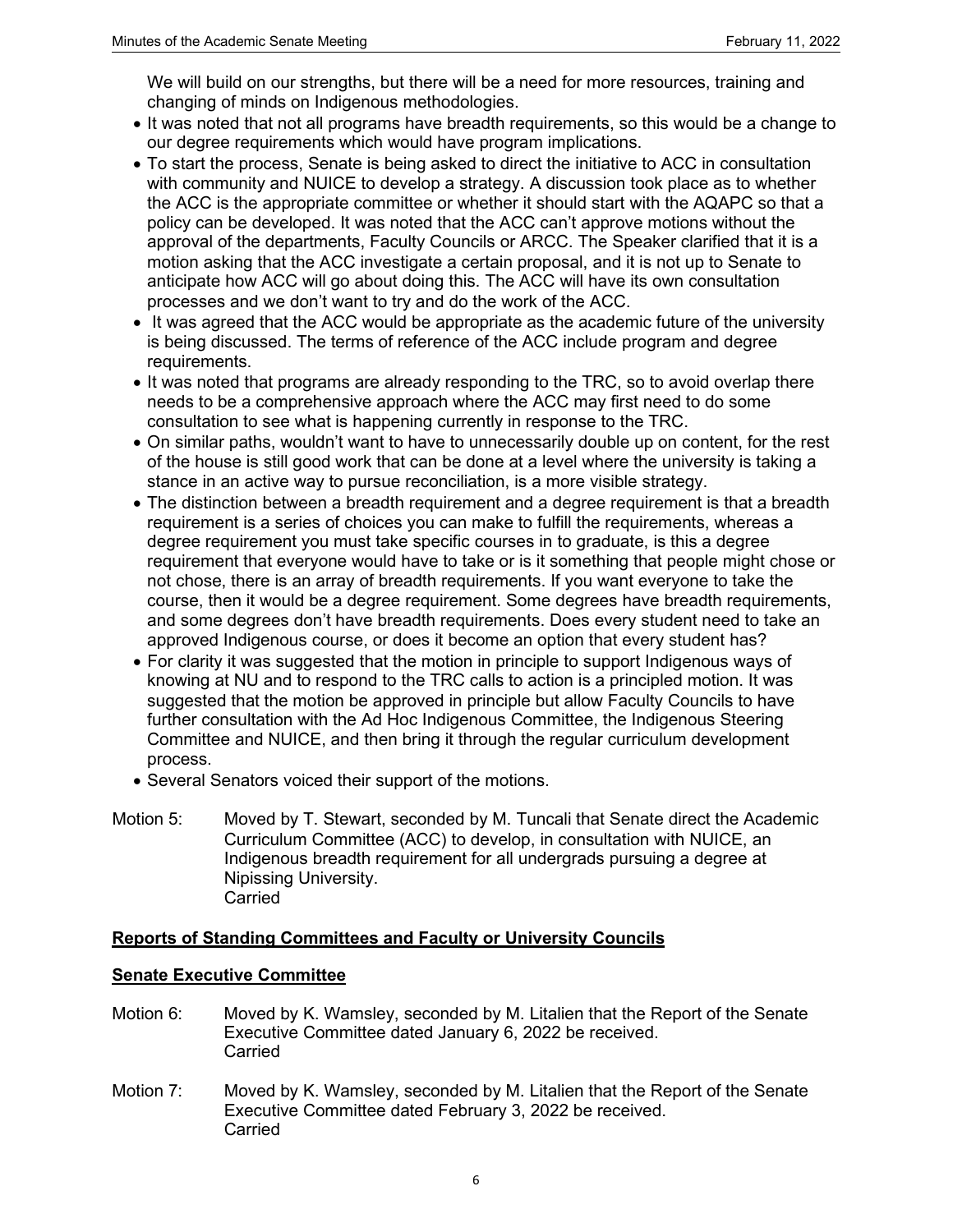## **Academic Curriculum Committee**

Motion 8: Moved by P. Radia, seconded by C. McFarlane that the Report of the Academic Curriculum Committee dated January 27, 2022 be received. Carried

#### **Faculty of Arts and Science**

#### Classical Studies & Modern Languages

Motion 9:Moved by N. Black, seconded by P. Radia that Senate recommend the program requirements for the Honours Specialization in Classical Studies be changed as outlined in the attached document. **Carried** 

#### **Non-substantive:**

The prerequisites for CLAS-4427 – Honours Seminar in History and Culture be changed as outlined in the attached document.

- Motion 10: Moved by N. Black, seconded by S. Srigley that Senate recommend the creation of CLAS-3246 – Digital Reception of the Ancient World as outlined in the attached document. Carried
- Motion 11:Moved by N. Black, seconded by C. McFarlane that Senate recommend the creation of CLAS-2707 – The Ancient World in Digital Gaming Culture as outlined in the attached document. Carried

#### **Non-substantive:**

The prerequisites for FREN 1106 – Introductory French I be changed as outlined in the attached document. *\*The Registrar requested that the following friendly amendment be added:* FREN 1106 - The motion states the new prerequisites as "Grade 12 Core French or equivalent". It would be best if it could be changed to "Grade 12 university preparation Core French or equivalent". There is more than one stream offered in grade 12 core French, so we want to make sure we are referencing the correct one.

#### **Non-substantive:**

The prerequisites for FREN 1107 – Introductory French II be changed as outlined in the attached document.

#### **Non-substantive:**

The prerequisites for FREN-2006 - Français intermédiaire I be changed as outlined in the attached document. *\*The Registrar requested that the following friendly amendment be added:*  FREN 2006 - The motion states the new prerequisites as "Grade 12 French Immersion or equivalent". It would be best if it could be changed to "Grade 12 university preparation French Immersion or equivalent". There is more than one stream offered in grade 12 French Immersion, so we want to make sure we are referencing the correct one.

#### **Non-substantive:**

The prerequisites for FREN 2007 - Français intermédiaire II be changed as outlined in the attached document.

#### **Non-substantive:**

The prerequisites for the list of courses be changed as outlined in the attached document.

#### **Non-substantive:**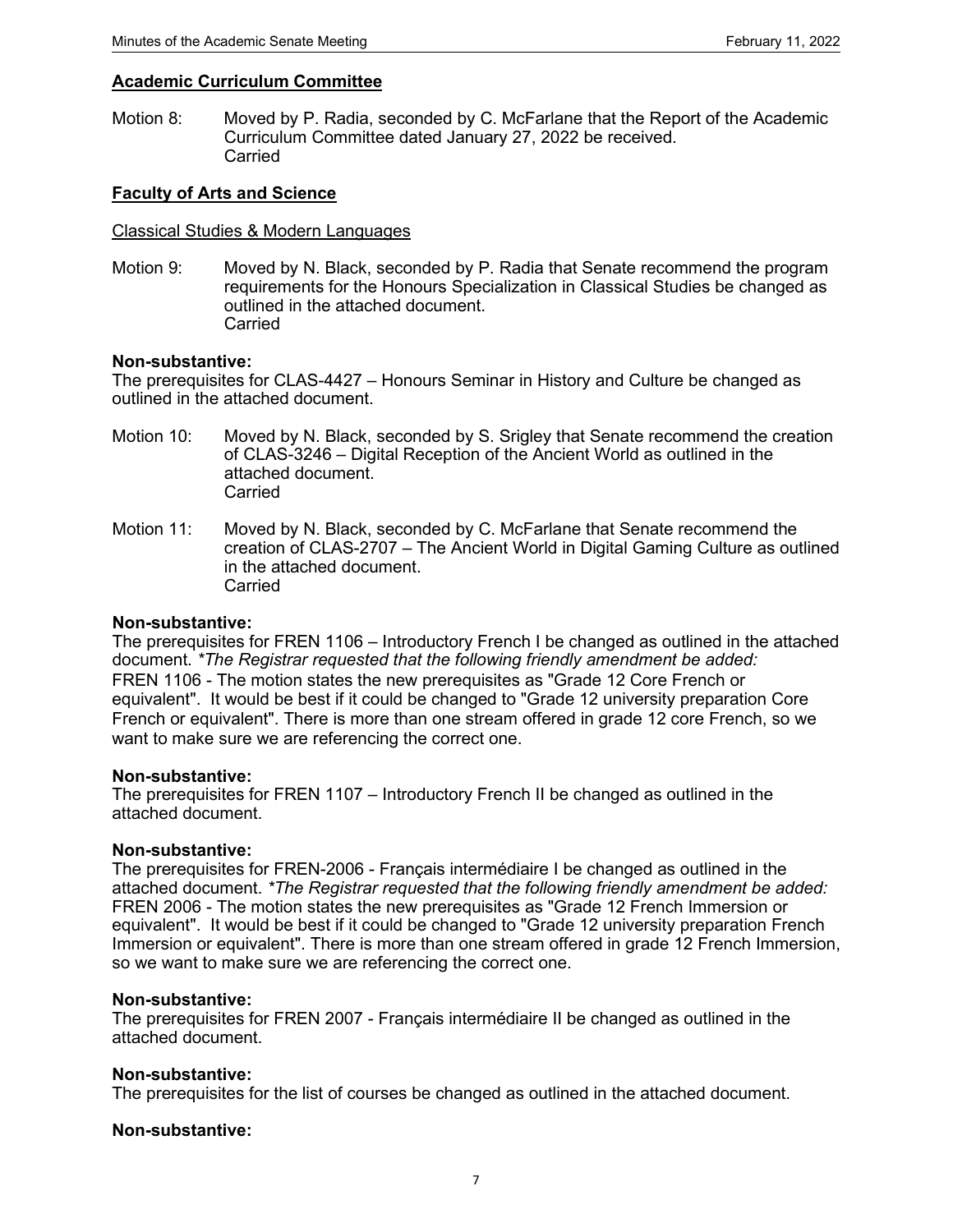The prerequisites for FREN-3007 - Français avancé II be changed as outlined in the attached document.

#### **Non-substantive:**

The prerequisites for FREN-3107 - Grammaire appliquée du français oral et écrit II be changed as outlined in the attached document.

Motion 12: Moved by N. Black, seconded by D. Iafrate that Senate recommend that the program requirements for the French Minor be changed as outlined in the attached document. Carried

#### **Non-substantive:**

The Note which appears under the French Minor Program Requirements in the Nipissing University Academic Calendar should be changed as outlined in the attached document.

English Studies

- Motion 13: Moved by N. Black, seconded by K. Lucas that Senate consider Motions 14 to 21 as an omnibus motion. Carried
- Motion 14: Moved by N. Black, seconded by K. Lucas that Senate approve Motions 14 to 21 as an omnibus motion. **Carried**
- Motion 15: Moved by N. Black, seconded by K. Lucas that Senate recommend the creation of ENGL-1126 "Literature on the Land", as outlined in the attached document. \**A friendly amendment was accepted from the floor to cross-list ENGL-1126 with Indigenous Studies.*
- Motion 16: Moved by N. Black, seconded by K. Lucas that Senate recommend the creation of ENGL-2026 "Scary Monsters and Super Creeps" as outlined in the attached document.
- Motion 17: Moved by N. Black, seconded by K. Lucas that Senate recommend the creation of ENGL-2077 "Graphic Novels", as outlined in the attached document.
- Motion 18: Moved by N. Black, seconded by K. Lucas that Senate recommend the creation of ENGL-2366 "Pygmalion Remixed" as outlined in the attached document.
- Motion 19: Moved by N. Black, seconded by K. Lucas that Senate recommend the creation of ENGL-2717 "Here Be Dragons? Anglo-Saxon and Medieval Literature in Translation" and added in addition to the Group I Literary History group as outlined in the attached document.
- Motion 20: Moved by N. Black, seconded by K. Lucas that Senate recommend the creation of ENGL-3436 "The Dying Teenager in Young Adult Literature", as outlined in the attached document.
- Motion 21: Moved by N. Black, seconded by K. Lucas that Senate recommend the creation of ENGL-3086 "Disney and the Fairy Tale", as outlined in the attached document. Motions 14-21, as omnibus, Carried

## **History**

## **Non-substantive:**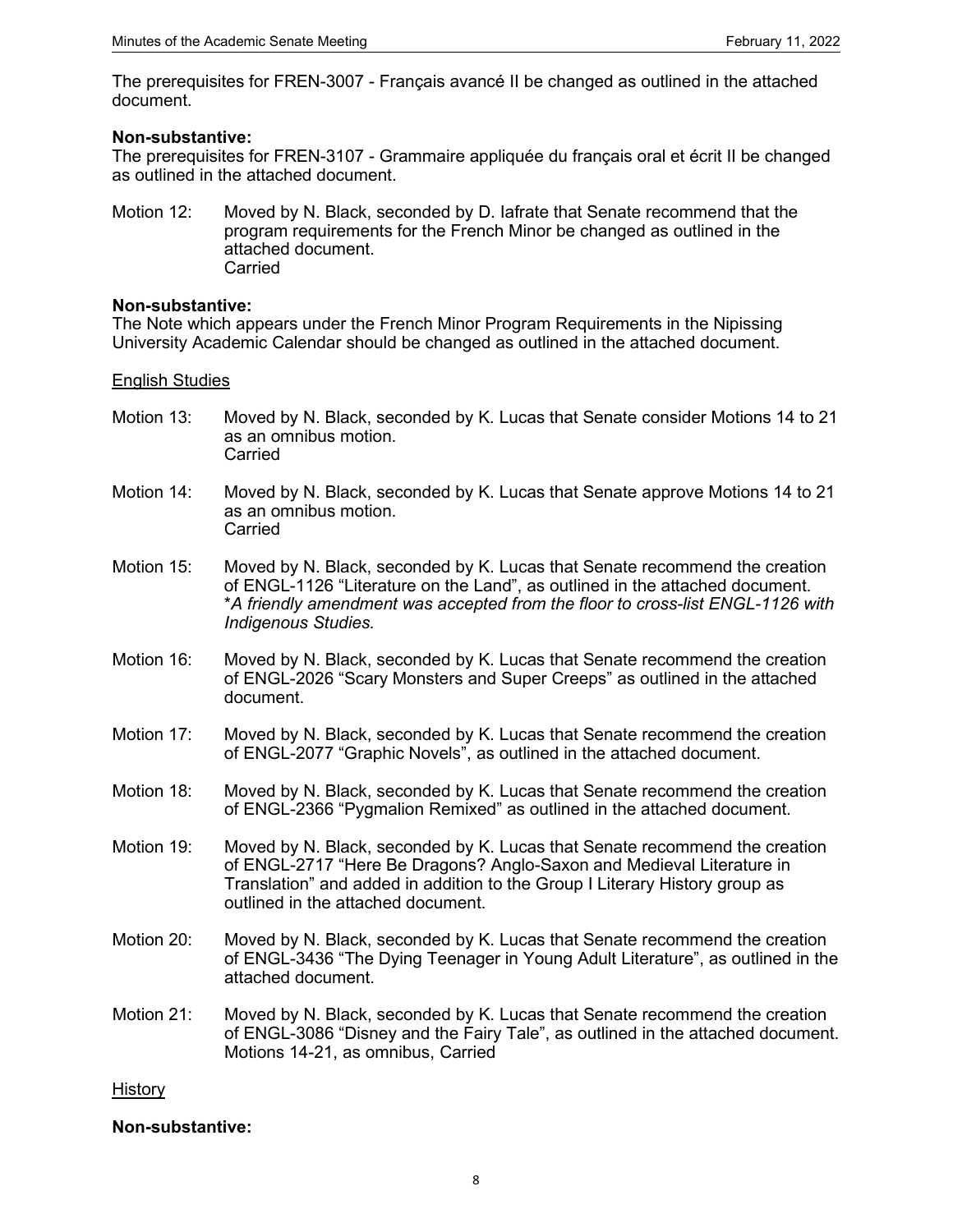The course title for HIST-3526 be changed from Spooks: the Rise of the Secret Security State in the 20th Century to Spies: the Rise of the Secret Security State in the 20th Century.

#### Indigenous Studies & Political Science

Motion 22: Moved by N. Black, seconded by P. Radia that Senate recommend the creation of LEAD-3716 – Indigenous Leadership on the Land, as outlined in the attached document. **Carried** 

#### **Mathematics**

#### **Non-substantive:**

The prerequisites for PHYS-3007 Computational Physics be changed as outlined in the attached document.

Motion 23: Moved by N. Black, seconded by M. Tuncali that Senate recommend that PHYS-3007 Computational Physics be included In Group II Applied Mathematics courses. Carried

#### Philosophy

Motion 24: Moved by N. Black, seconded by M. Litalien that Senate recommend the creation of PHIL-2816 – Digital Ethics, as outlined in the attached document. Carried

#### Psychology

Motion 25: Moved by N. Black, seconded by M. Litalien that Senate recommend the following change in degree requirements for the B.A. Honours Specialization in Psychology. That the following line at the end of the list of required courses be removed '\*Students may substitute CHFS- 2026/PSYC-2026 and CHFS-3035 for PSYC-2126, PSYC-2127, and PSYC-3356.' Carried

#### **Non-substantive:**

The prerequisites for PSYC-2706 Evolutionary Psychology be changed as outlined in the attached document.

Motion 26: Moved by N. Black, seconded by T. Stewart that Senate recommend that the learning outcomes for PSYC-2706 Evolutionary Psychology be revised as outlined in the attached document. Carried

#### **Non-substantive:**

The revision of the course description for PSYC-3506 – Neuropharmacology.

Motion 27: Moved by N. Black, seconded by P. Radia that Senate recommend the learning outcomes for PSYC-3506 – Neuropharmacology be revised as outlined in the attached document. **Carried** 

#### **Non-substantive:**

Unbank PSYC-2806 - Sports Psychology.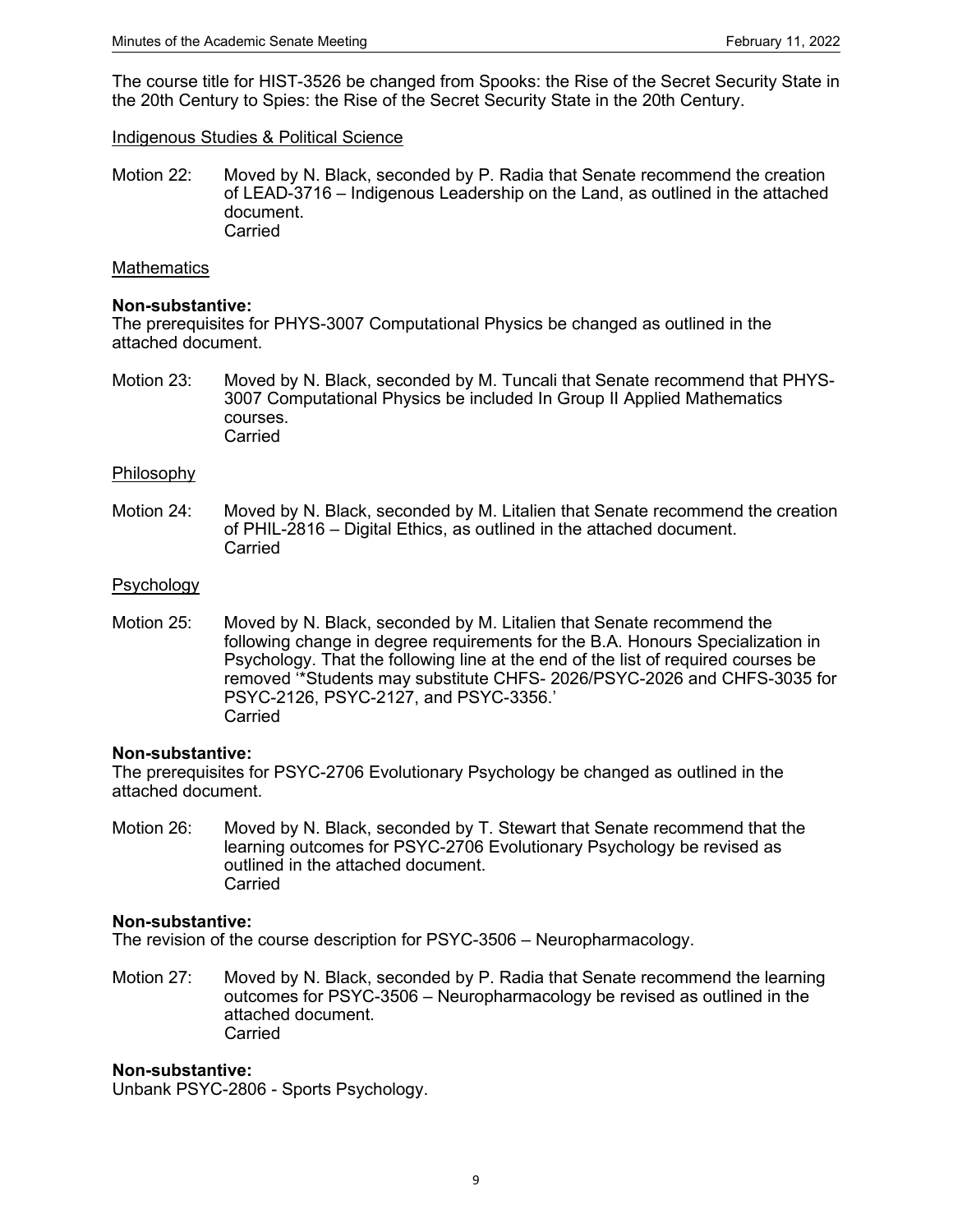Motion 28: Moved by N. Black, seconded by C. McFarlane that Senate recommend that the learning outcomes for PSYC-2806 - Sports Psychology be added as outlined in the attached document. Carried

## **Faculty of Education and Professional Studies**

#### School of Business

- Motion 29: Moved by N. Black, seconded by J. Muterera that Senate recommend that the current requirement in the Co-op section of the Academic Calendar be revised as outlined in the attached document. **Carried**
- Motion 30: Moved by N. Black, seconded by A. Armenakyan that Senate recommend that the current requirement in the Co-op section of the Academic Calendar be revised as outlined in the attached document. **Carried**
- Motion 31: Moved by N. Black, seconded by A. Armenakyan that Senate recommend that the three one credit courses ADMN 1011, ADMN 2011, ADMN 3011, Academic Workshops be dropped from the BBA program. Carried
- Motion 32: Moved by N. Black, seconded by J. Muterera that Senate recommend that the current paragraph in the Program Requirements section of the Academic Calendar be changed as outlined in the attached document. **Carried**
- Motion 33: Moved by N. Black, seconded by J. Muterera that Senate recommend that the current requirement in the BBA (Hons) section be changed as outlined in the attached document. **Carried**

School of Criminal Justice and Criminology

Motion 34: Moved by N. Black, seconded by M. Litalien that Senate recommend the creation of CRJS 3436 Racialization and the Politics of Judicial Typecasting. Carried

#### Schulich School of Education

- Motion 35: Moved by N. Black, seconded by A. Wagner that Senate recommend the creation of EDUC 4814 ITEP Practicum II as outlined in the attached document. Carried
- Motion 36: Moved by N. Black, seconded by J. Muterera that Senate recommend the creation of EDUC 4914 ITEP Practicum III as outlined in the attached course template. Carried
- Motion 37: Moved by N. Black, seconded by T. Stewart that Senate recommend that the Teacher of Indigenous Language as a Second Language Program be changed as outlined in the attached document. Carried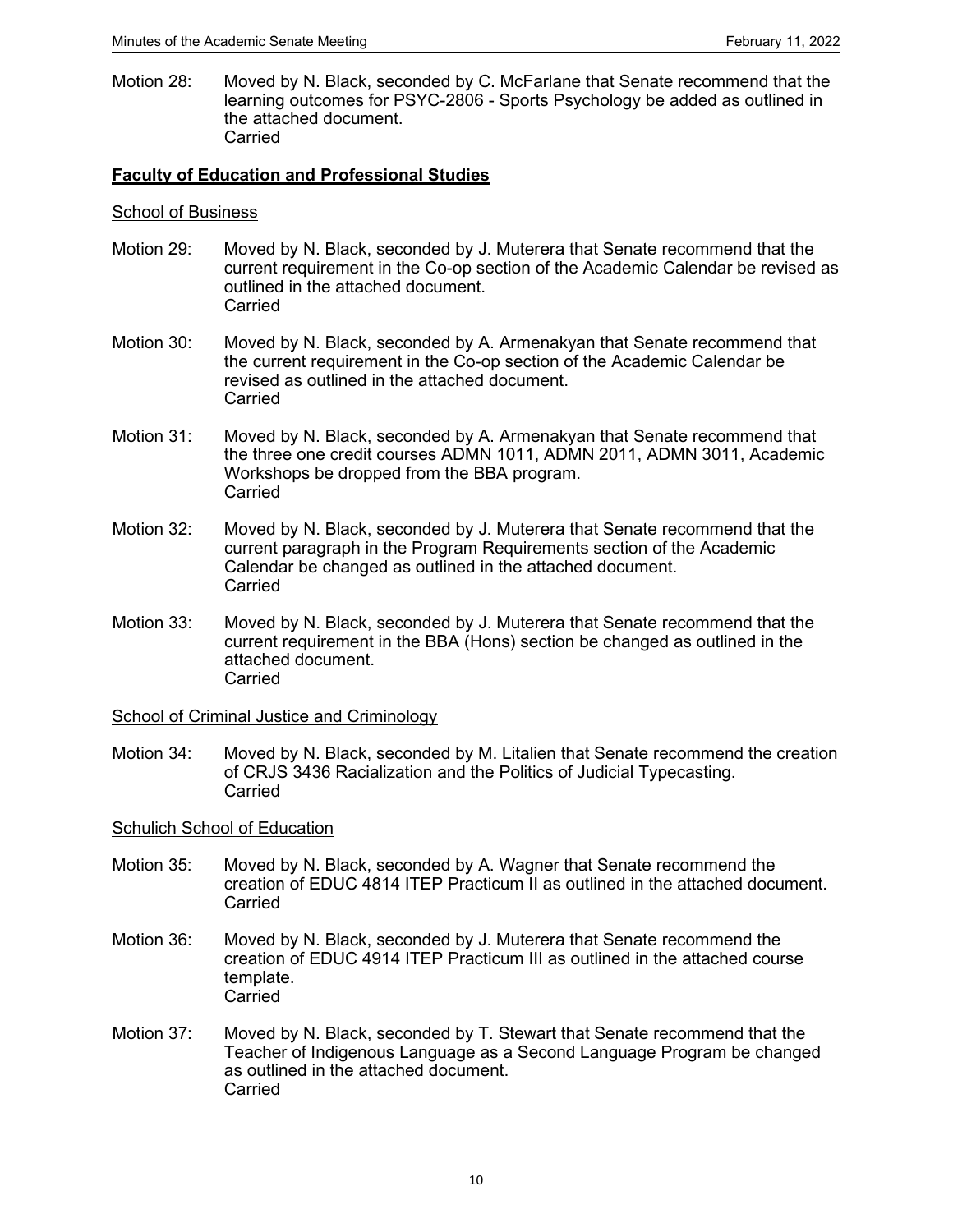Motion 38: Moved by N. Black, seconded by M. Litalien that Senate recommend that the Indigenous Teacher Education Program be changed as outlined in the attached document. Carried

## **Academic Quality Assurance and Planning Committee (AQAPC)**

- Motion 39: Moved by D. Iafrate, seconded by C. McFarlane that the Report of the Academic Quality Assurance and Planning Committee dated January 28, 2022 be received. Carried
- Motion 40: Moved by D. Iafrate, seconded by T. Stewart that Senate approve the attached BPHE IQAP 2-Year Follow-up Report. Carried

## **By-Laws and Elections Committee**

Motion 41: Moved by T. Sibbald, seconded by A. Wagner that the Report of the By-Laws and Elections Committee dated January 18, 2022 be received. Carried

## **Research Committee**

- Motion 42: Moved by J. McAuliffe, seconded by M. Litalien that the Report of the Research Committee dated December 15, 2021 be received. Carried
- Motion 43: Moved by J. McAuliffe, seconded by A. Kociolek that the Report of the Research Committee dated January 26, 2022 be received. Carried
- Motion 44: Moved by J. McAuliffe, seconded by M. Litalien that Senate receive the Statement on Undergraduate Research Support at Nipissing University. Carried

## **Amendment of By-laws**

- Motion 45: That Senate By-laws, Article 9.1 Academic Appeals and Petitions Committee, be amended as outlined below:
- 9.1 Academic Appeals and Petitions Committee
	- (a) *Ex Officio* Members:
		- (i) the Registrar, who shall be Chair;
		- (ii) the NUSU VP Advocacy and Awareness, or designate;
		- (iii) two (2) undergraduate student representatives, one elected from each Faculty by NUSU;
		- (iv) one (1) graduate student representative elected by NUSU.
	- (b) Members Elected by Senate, Faculty Council:
		- (i) four (4) Faculty Senators, with at least one from each Faculty, one of whom shall be elected by the Committee to serve as Vice-Chair;
		- (ii) two (2) non-Senator Faculty; one elected from each Faculty;
	- (c) Terms of Reference:
		- (i) to consider and rule on petitions and appeals by undergraduate and graduate students for exceptions to University academic regulations;
		- (ii) to convene appropriate ad hoc committees to ensure compliance with regulations and responsibilities respecting awards, appeals, and petitions;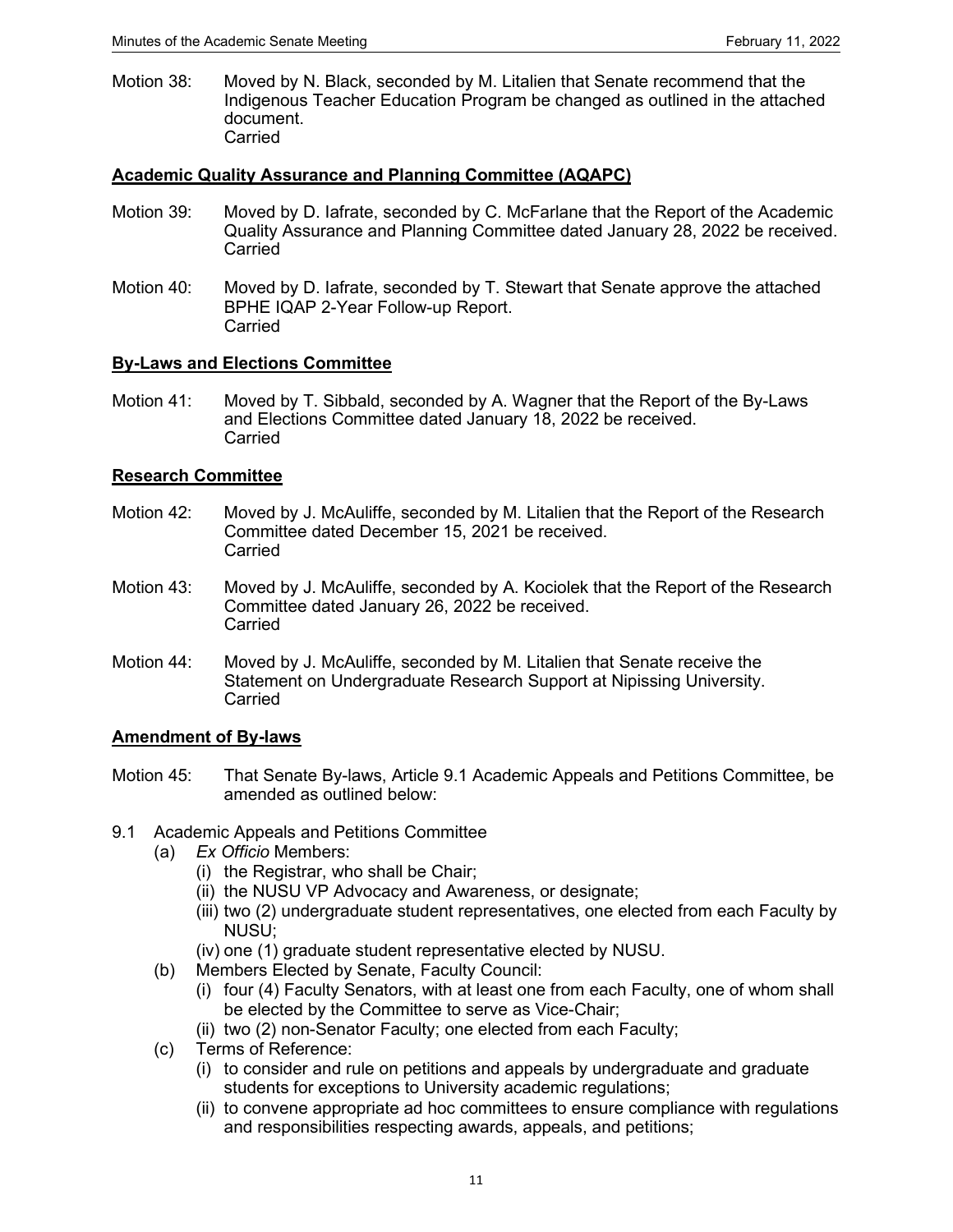(iii) to recommend to Senate, as deemed by the Chair in consultation with the Vice-Chair, revisions to academic regulations;

(iv) to deal with such other matters as may be assigned from time to time by Senate. **Carried** 

- Motion 46: That Senate By-laws, Article 9.2 Academic Awards Committee, be amended as outlined below:
- 9.2 Academic Awards Committee
	- (a) *Ex Officio* Members:
		- (i) the Registrar, who shall be Chair;
		- (ii) the NUSU President, or designate from the NUSU Executive;
		- (iii) Student Senator;
		- (iv) the Assistant Vice-President, Students;
		- (v) the Director, Office of Indigenous Initiatives;
		- (vi) the Manager, Financial Aid and Financial Services, or designate;
		- (vii)the Manager, University Advancement.
	- (b) Members Elected by Senate or Faculty Council:
		- (i) two (2) Faculty Senators, one from each Faculty;
		- (ii) two (2) non-Senator Faculty; one elected from each Faculty.
	- (c) Terms of Reference:
		- (i) to consider and recommend undergraduate and graduate awards for those that require the committee review:
		- (ii) to convene appropriate ad hoc committees to ensure compliance with regulations and responsibilities respecting awards;
		- (iii) to consider and rule on petitions by undergraduate and graduate students for exemptions to University academic scholarships and awards.

**Carried** 

- Motion 47: That Senate By-laws, Article 9.1 Academic Appeals and Petitions Committee, be amended as outlined below:
- 9.1 Academic Appeals and Petitions Committee
	- (b) Members Elected by Senate, Faculty Council:
		- (i) four (4) Faculty Senators, with at least one (1) from each Faculty, one of whom shall be elected by the Committee to serve as Vice-Chair;
	- Carried
- Motion 48: That Senate By-laws, Article 9.2 Academic Curriculum Committee, be amended as outlined below:
- 9.2 Academic Curriculum Committee
	- (b) Members Elected by Senate, Faculty Council:
		- (i) four (4) faculty Senators\*, with at least one (1) from each Faculty elected by Senate;
	- Carried
- Motion 49: That Senate By-laws, Article 9.10 Teaching and Learning Committee, be amended as outlined below:
- 9.10 Teaching and Learning Committee
	- (b) Members Elected by Senate, Faculty Council:
		- (i) four (4) Faculty Senators, with at least one (1) from each Faculty, one of whom shall be elected by the Committee to serve, on an annual basis, as Chair and one of whom shall be elected to serve as Vice-Chair;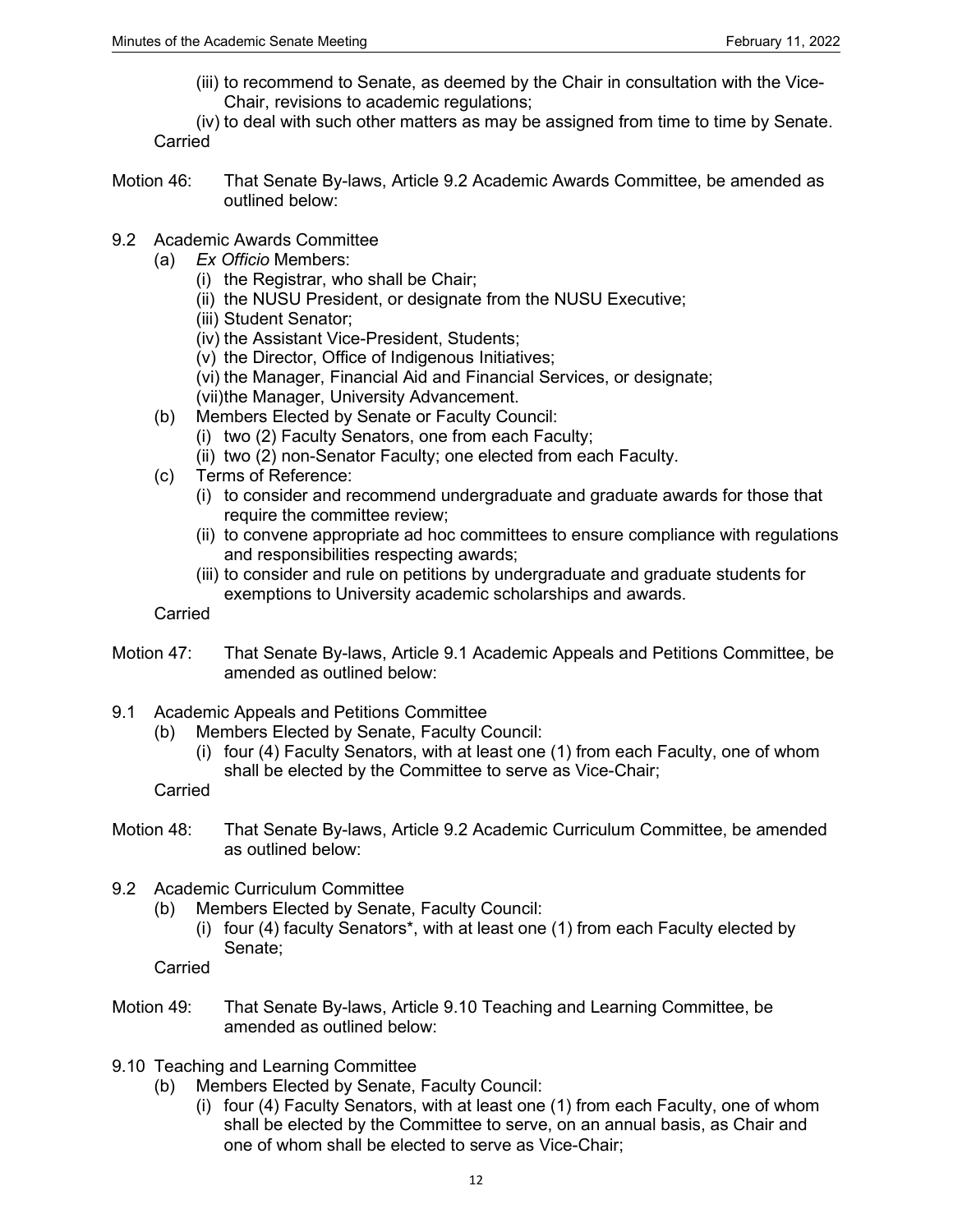#### **Carried**

Rationale: The following revisions to the Senate By-laws are proposed to regularize the process for handling hybrid and online senate meetings. These changes are, effectively, an extension of Robert's Rules of Order to address the needs for these meetings.

## • **Notice of Motion that Senate By-laws, Article 6.0 Regular Senate Meetings, be amended as outlined below (revisions in bold):**

Rationale: The last bracketed part is to avoid anyone having the opportunity to vote inperson and virtually at the same time.

## 6.0 Regular Senate Meetings

- (a) Unless otherwise determined and announced by the Senate Executive Committee, regular meetings of Senate shall normally be held once a month.
- (b) Once finalized, the dates of all regular Senate meetings for any given year shall be published on the University website.
- (c) Unless otherwise determined and announced by the Senate Executive Committee, regular Senate meetings shall normally commence at 2:30 PM.
- (d) Regular Senate meetings shall normally end no later than 5:30 PM.
- (e) All those responsible for the timetabling of University classes shall be instructed to make every effort to ensure that faculty Senators are not scheduled to teach during regular Senate meetings.
- (f) At the discretion of the Senate Executive Committee, a regular meeting of Senate may be cancelled if:
	- (i) the volume of business submitted for inclusion in the agenda is insufficient to warrant holding the meeting; and
	- (ii) there is no urgent or time-sensitive business requiring disposition prior to the next regular meeting.
- **(g) At the discretion of the Senate Executive Committee, a regular meeting of Senate may be held in-person, virtually, or by a hybrid of both (in which case each senator attends either in-person or virtually, but not both).**
- **Notice of Motion that Senate By-laws, Article 6.3(b) Order of Business, be amended as outlined below (revisions in strikethrough and bold):**

Rationale: This is necessary for hybrid meetings and has been a common practice for some time.

- 6.3 Order of Business
	- (b) Business items submitted too late to be placed on the Senate agenda must be circulated in hard copy **electronically** at the meeting for introduction under new business, and shall require the passage of a motion to consider before any further motions may be proposed.
	- **Notice of Motion that Senate By-laws, Article 7.4(d) Debate and Decorum, be amended as outlined below (revisions in bold):**

Rationale: Sequential organization of speakers is necessary for the orderly conduct and management of the meeting. In hybrid meetings the chat is also not necessarily visible to inperson attendees.

7.4 Debate and Decorum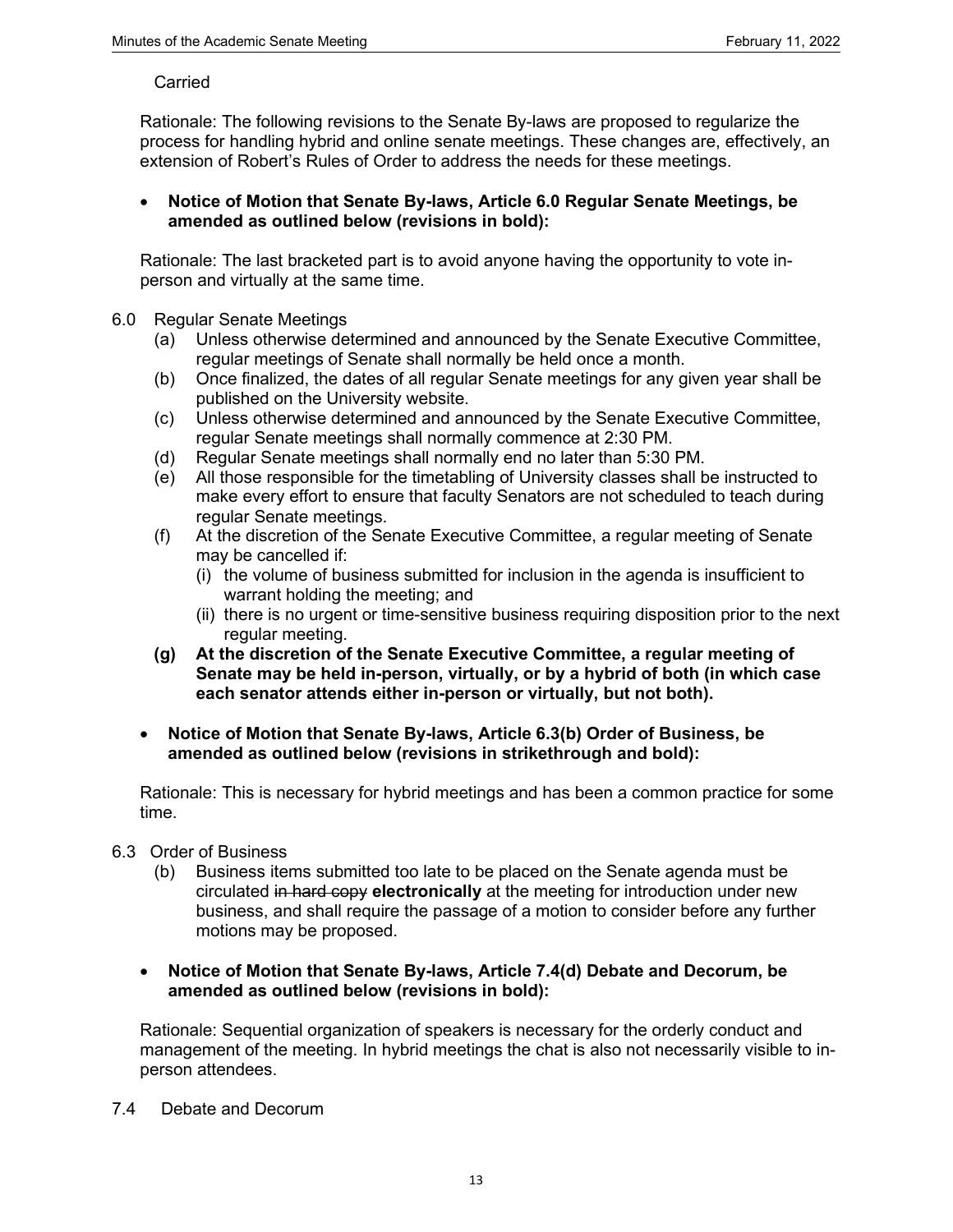(d) Senators shall be expected to observe appropriate decorum during any debate. **Online attendees are to refrain from using any 'chat' options to respect the principle of one speaker at a time as identified by the speaker.**

## • **Notice of Motion that Senate By-laws, Article 7.5, Voting on Senate Motions, be amended as outlined below (revisions in bold):**

Rationale: A detail for secret ballots is that Microsoft Forms, the intended platform, allows anonymous voting with one vote per Nipissing email address. Therefore, all electronic attendees will need to register a Nipissing email address. This does not impact many members of Senate, but for some, such as NUSU they need to be aware that they will be required to use a Nipissing email address for secret ballots if they are attending virtually.

- 7.5 Voting on Senate Motions
	- (a) Except as otherwise specified in 7.3(c), Senate motions shall be carried by a simple plurality of votes in favour over votes against, with abstentions not being called or recorded.
	- (b) Voting on Senate motions shall normally be conducted by a simple show of hands **for in-person attendees, and electronic voting for virtual attendees**, with the Speaker declaring the motion to be carried or defeated. Should any member request that such a vote be recorded, Senators may be asked to stand or keep their hands in the air until the count is taken.
	- (c) Notwithstanding (b), any Senator may, on a question of privilege, move that the vote on the motion before Senate be conducted by secret ballot **(including anonymous electronic voting for online attendees)**. A motion to hold a secret ballot, once seconded, is not debatable and shall be put to an immediate vote.
	- (d) Notwithstanding (b), any Senator may likewise, on a question of privilege, move that the vote on the motion before Senate be conducted by roll-call. A motion to conduct a vote by roll-call is debatable as to the need for such a vote.
	- (e) Whether a vote is conducted by show of hands, secret ballot or roll-call, the Speaker or Deputy Speaker (whoever is conducting the vote) shall retain the right, as an elected Senator, to vote on the motion. Should the vote on any motion end in a tie, the motion shall be declared defeated.
	- (f) Voting by proxy shall not be permitted.
	- **Notice of Motion that Senate By-laws, Article 12.0 General Responsibilities, be amended as outlined below (revisions in strikethrough and bold):**
- 12.0 General Responsibilities

As in other deliberative or legislative bodies, the general responsibilities of Senators shall include:

- (a) the responsibility to attend Senate meetings regularly;
- **(b) the responsibilities when attending virtually: having their identity provided through their online name, following protocol principles of one speaker at a time as identified by the speaker, and, unless it is not feasible, using their camera and microphone when speaking;**
- (b)**(c)** the responsibility to become familiar with the Senate By-Laws, as well as with other relevant Senate policies and procedures;
- (c)**(d)** the responsibility to keep informed regarding the issues which come before Senate;
- (d)**(e)** the responsibility to read published Senate agendas and other related materials beforehand, and to come to the meetings prepared;
- (e)**(f)** the responsibility to endeavour to vote in accordance with the long-term academic interests of the University;
- (f)**(g)** where they have been chosen or elected by and from specific constituencies, the responsibility to represent the interests of their respective constituent groups by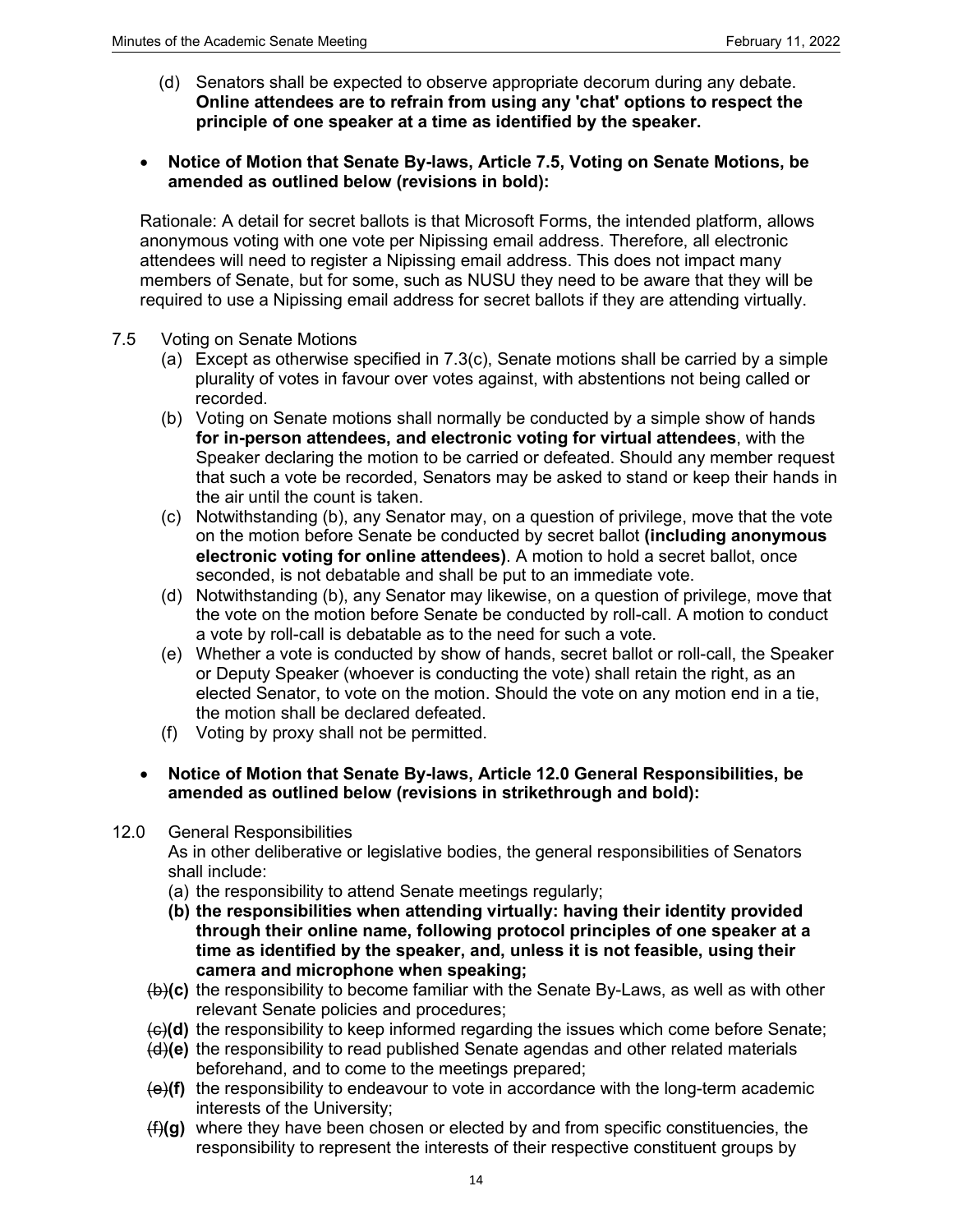informing constituents as necessary when Senate matters of direct concern or impact are pending, by reporting to or meeting with constituents as appropriate or when called upon to do so, and by endeavouring to convey the views and concerns of their constituents to Senate to the best of their ability.

- **Notice of Motion that Senate By-laws, Article 6.2(g) Senate Agenda and Senate Minutes, be amended as outlined below (revisions in strikethrough and bold):**
- 6.2 Senate Agenda and Senate Minutes
	- (g) A hard copy of all approved Senate minutes shall be signed by the Chair of Senate and kept as the official, permanent record of Senate proceedings. **The Senate Secretary shall ensure reasonable access to archived minutes.** These proceedings shall be available for consultation in the Office of the President during regular business hours.

## **Elections**

- Elect one (1) EPS faculty Senate representative to serve on the By-laws and Elections Committee for a three-year term effective July 1, 2021 to June 30, 2024. **Senator K. Ferguson - Acclaimed**
- Elect one (1) A&S *or* EPS faculty Senate representative to serve on the Senate Budget Advisory Committee for a three-year term effective July 1, 2021 to June 30, 2024. **Senator M. Tuncali - Acclaimed**
- Elect one (1) A&S faculty Senate representative to serve on the Senate Teaching and Learning Committee for a three-year term effective July 1, 2021 to June 30, 2024. **Senator S. Srigley - Acclaimed**

## **New Business**

- Motion 50: Moved by D. Iafrate, seconded by N. Black that Senate consider receipt of the Report on Graduation Applicants dated February 7, 2022. **Carried**
- Motion 51: Moved by D. Iafrate, seconded by N. Black that Senate receive the Report of Graduation Applicants dated February 7, 2022. **Carried**
- Motion 52: Moved by D. Iafrate, seconded by C. McFarlane that Senate grant approval to graduate the students listed in the Report on Graduation Applicants dated February 7, 2022. Carried

The Deans read out the February 7, 2022 graduands by faculty and degree and congratulated the students and faculty on their achievements.

# **Adjournment**

Senate was adjourned at 4:50 p.m.

K. B. Namaln

K. Wamsley (Chair)

Savoy Londriault

S. Landriault (Senate Secretary)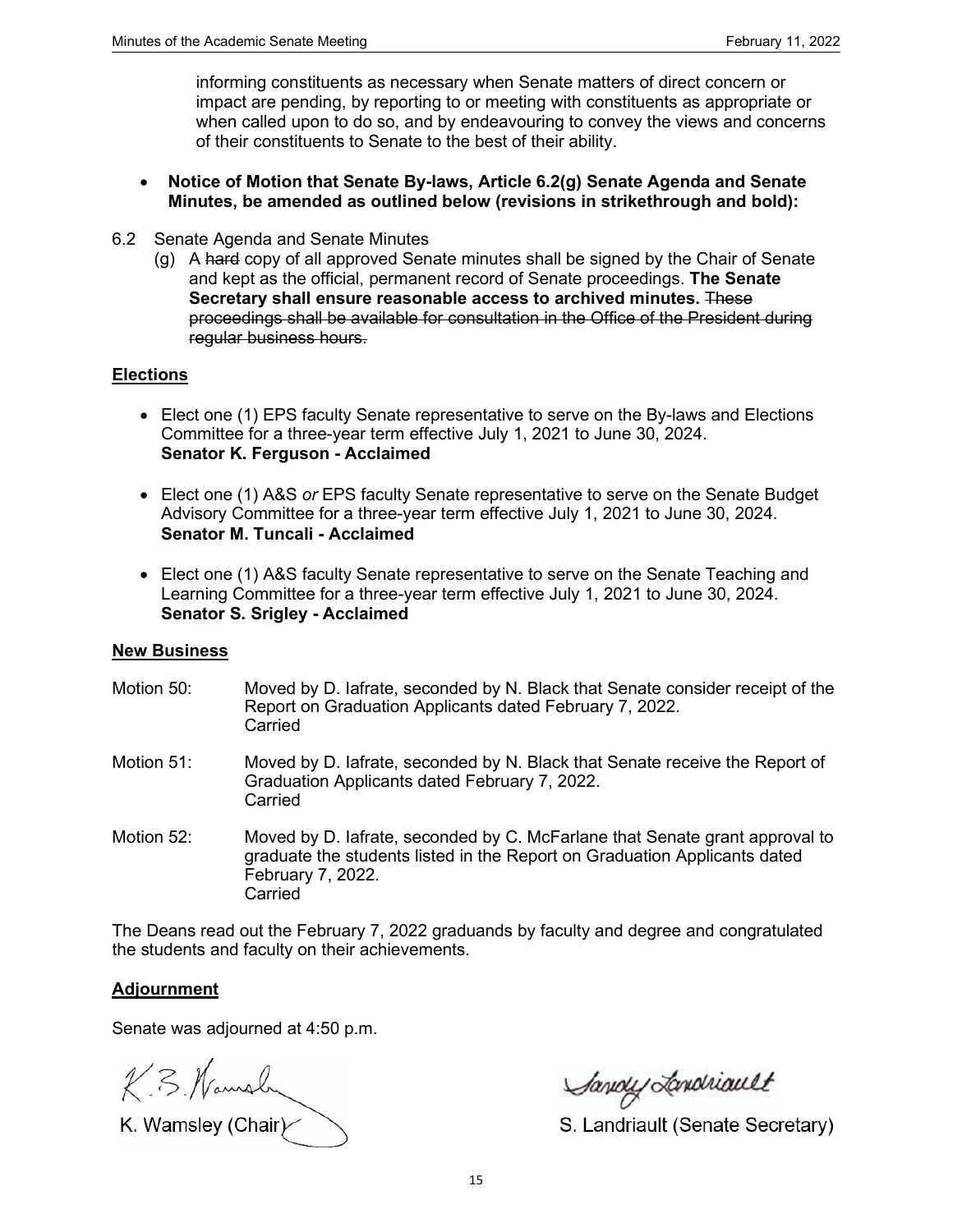#### **11 February 2022 – President's Senate Updates**

First opportunity to welcome Senators back – term – Reading Week

Time of instability for our students returning – thank you for your guidance to welcome our students back

In February, we celebrate Black History Month, for which I have a few comments below and today we celebrate the International Day of Women and Girls in Science – shout out to all of you who work in any capacity in the Sciences. February 28- March  $4<sup>th</sup>$  is Indigenous Week

## **President's Report and Report of the Office of the Provost and Vice President Academic and Research**

As you all are aware the Reappointment Committee for the position of Provost and Vice President Academic and Research finished its deliberations after a great deal of work and made its recommendation to me not to renew Arja's contract for a second term. I received this recommendation and announced to the Board of Governors that I accepted the recommendation. As a result, I will appoint an Interim Provost very soon and we will begin the process of initiating a national search as soon as possible. On behalf of Senate, I thank Arja for her many contributions to Nipissing University as Provost and Vice President, Academic and Research and wish her well over the course of her welldeserved administrative leave and for her return to the Faculty. **Motion** 

I wish to thank the committee for their extensive work and their attention to policy, their careful and thoughtful consideration and for their time in being a part of this important process.

From the President's office – meeting with the Ministry again next week to ask for a response to our funding requests

Establishing a framework for strategic planning to begin in April; will be looking to establish a community-wide consultation process and will be looking for opinions far and wide on how to achieve effective consultation towards building a strategic plan that we can all get behind

The Office of the President has been working on a comprehensive calendar of events for the coming year, hoping that there is a return to in-person events such as convocation. Will be looking to reschedule some of the social events for campus that we were forced to cancel.

## **Library (See Report of the PVPAR)**

## **Teaching Hub (See Report of the PVPAR)**

As discussed previously, we are working on developing some revenue-generating activities for the University such as Extended Learning, Ancillary Services which will include conference services, the Book Store, and attention to Food Services – pleased to announce that we have hired Mylae Robson as the Manager of Extended learning and she will be starting next week in her new role. Please look for calls for extended learning ideas as we establish the infrastructure to support this new office. Cheryl's group is very close to posting the new position, Director of Ancillary Services.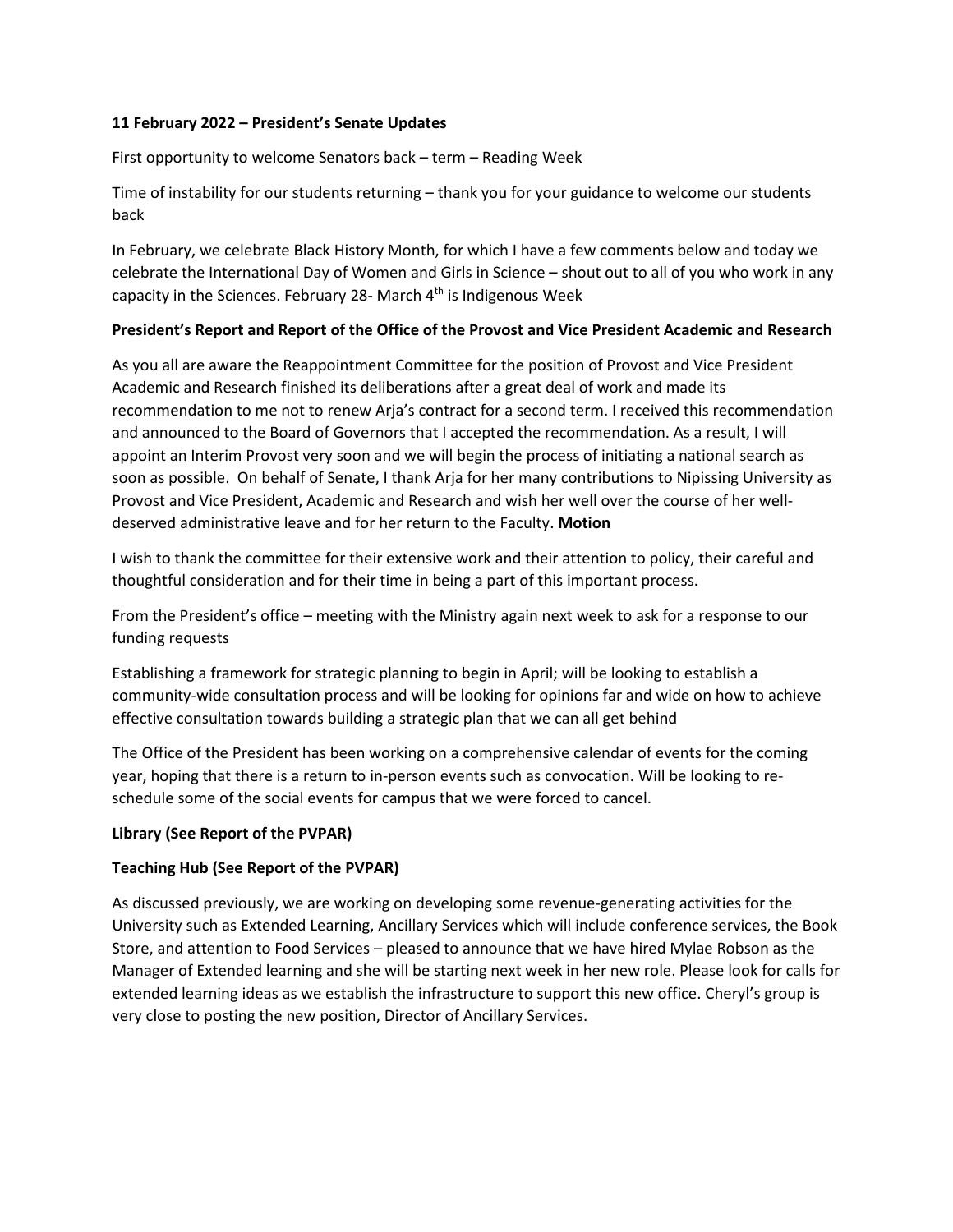## **Recruitment and Enrolment (See Report of the PVPAR)**

Our congratulations to the Office of the Registrar Staff for their hard work in processing applications for next year at greater rates than ever before seen. Enrollment is one of our top priorities, obviously, and Deb's group has answered the call.

## **Black History Month**

It is Black History month and we have a series of events happening throughout February organized by students, faculty, and staff members – if you haven't been following social media, there are several events happening next week – including two sessions for Faculty members led by students discussing what it's like to be a Black student in the classroom at Nipissing, what micro aggressions are and what we might do to make this a more inclusive university – also next week, a panel hosted by Dr. Charles Anyinam and the Teaching Hub on Anti Racism in the Academy, please check the Nipissing website for more information and please join us for these events.

## **Arts and Science (See Report of the PVPAR)**

#### **Tenure and Promotion**

I wish to congratulate the following faculty members, whether for earning tenure, promotion, or both. And I thank our Faculty and Staff who give generously with their time for this most important aspect of university professional life.

The following faculty members were promoted to the rank of Professor:

- Dr. Christine Cho, Education and Professional Studies
- Dr. Julie Corkett, Education and Professional Studies
- Dr. Sandra Goldsworthy, Education and Professional Studies
- Dr. Timothy Sibbald, Education and Professional Studies
- Dr. Ping Zou, Education and Professional Studies

The following faculty members were promoted to Associate Professor:

• Dr. Tammie McParland, Education and Professional Studies

The following faculty members were granted tenure and promotion to the rank of Associate Professor:

• Dr. Laurie Peachey, Education and Professional Studies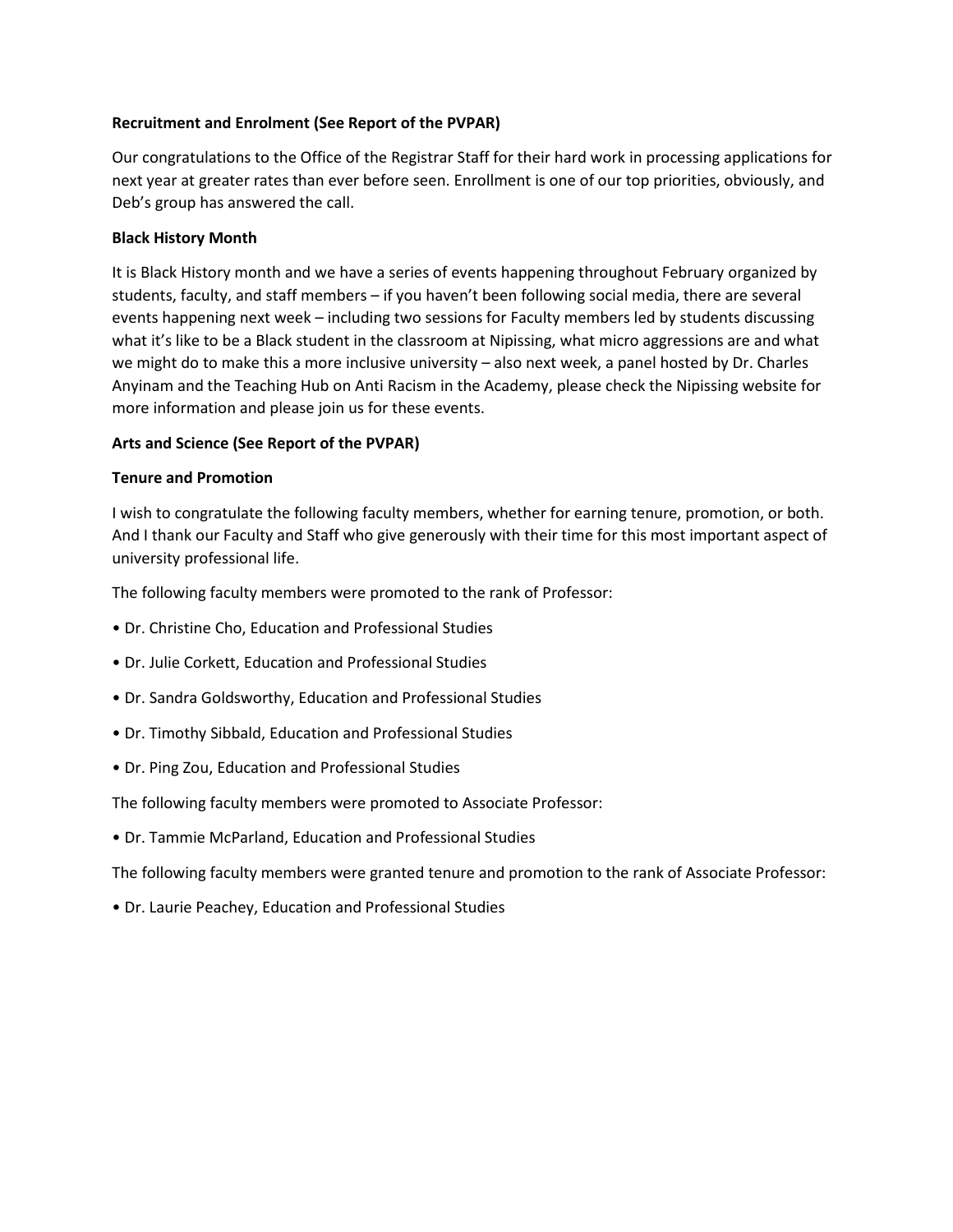

# **Alumni Report – February 2022**

## **NUAAB**

The NUAAB met for their general meeting Jan 18. It was a brief meeting, and we will reconvene in March. No major votes or updates to report.

## **NU Café**

New year, new opportunities to engage in career minded conversations with students and alumni on the NU Café mentoring and networking platform. Brought to you by Ten Thousand Coffees and supported by our friends at RBC FutureLaunch, this is an excellent way for members of the Nipissing community to gain support at every stage of their career journey.

This past January Ten Thousand Coffees founder Dave Wilkins hosted a webinar for mentorship month with RBC's Mark Beckles, Vice-President, Social Impact & Innovation. Beckles spoke on the power of relationships in fostering connections and building a career network.

If you haven't joined, now is a great time to come and see what we have to offer. The next round of introductions begins Feb 8, 2022. Sign up or learn more [here.](https://www.nipissingu.ca/about/nu-cafe)

#### **Graduation Photography**

After a hiatus due to the ongoing concerns brought on by the pandemic, graduation photography will return in-person on campus for two weeks in March for alumni and students that would like a graduation portrait. Questions can be directed to [alumni@nipissingu.ca.](mailto:alumni@nipissingu.ca)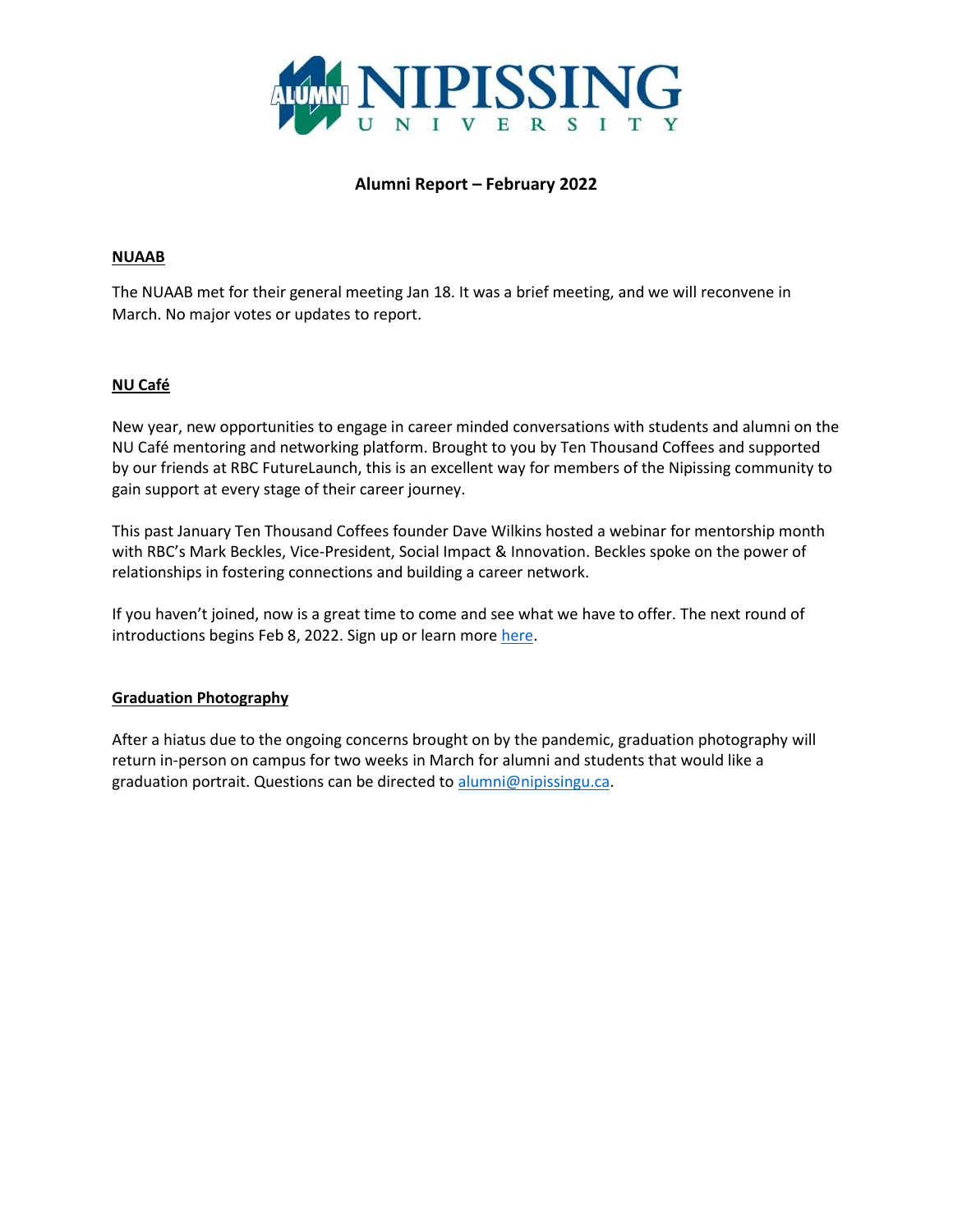

**NUSU Student Centre** 221 College Drive, North Bay, ON PIB 0G1 Tel: (705) 474-3450 ext. 4801 Fax: (705) 474-7732 Web: www. nusu.com

# **Academic Senate Report Friday, February 11th, 2022**

# **Spirit Week**

Despite everyone being off-campus in January, NUSU held a virtual Spirit Week. This included an involvement fair, trivia, and an art showcase. We featured clubs and societies for students to join or start. We encourage faculty to speak with any club or society that is related to your program to build relationships, host events and activities, and engage with students.

# **Elections/By-Elections**

In January, Harikesh Panchal was voted in as the 2022-2023 VP Advocacy & Awareness position. Harikesh will be NUSU's Head Student Senator next year. NUSU is hosting byelections in March for the positions of President, VP Finance & Administration and VP Student Life. At the same time, we will also be hosting our Director and Senator elections. If you know of any student who is interested in getting more involved, please let them know we would be more than happy to meet with them.

# **Let's Talk Olympics**

On Wednesday, February 9th NUSU and the Nipissing University Physical Health and Education Society hosted "Let's Talk Olympics" which featured Dr. Kevin Wamsley, Dr. Barb Olmsted and Nancy Olmsted. This event will also be shown on Cogeco. Thank you to all three speakers.

# **Black History Month**

We would like to recognize this month as Black History Month. The Nipissing University Black Association for Student Expression (NUBASE) and the Nipissing University Nursing Society (NUNS) are hosting a talk about "The Black Health Experience" on February 15th at 9pm. To register, please go to nusu.com/blackhealth. This will feature Dr. Charles Anyinam with a live Q & A period. This will also be recorded and shown on Cogeco.

# **Eating Disorders**

NUSU shared information on our social media for Eating Disorders Awareness Week. The graphics posted were created by the National Eating Disorder Information Centre (NEDIC). This organization, along with Nipissing University Counselling Services, are hosting a session on Thursday, February 24th from 10:30 am-12 pm on Zoom to talk about spotting the signs and